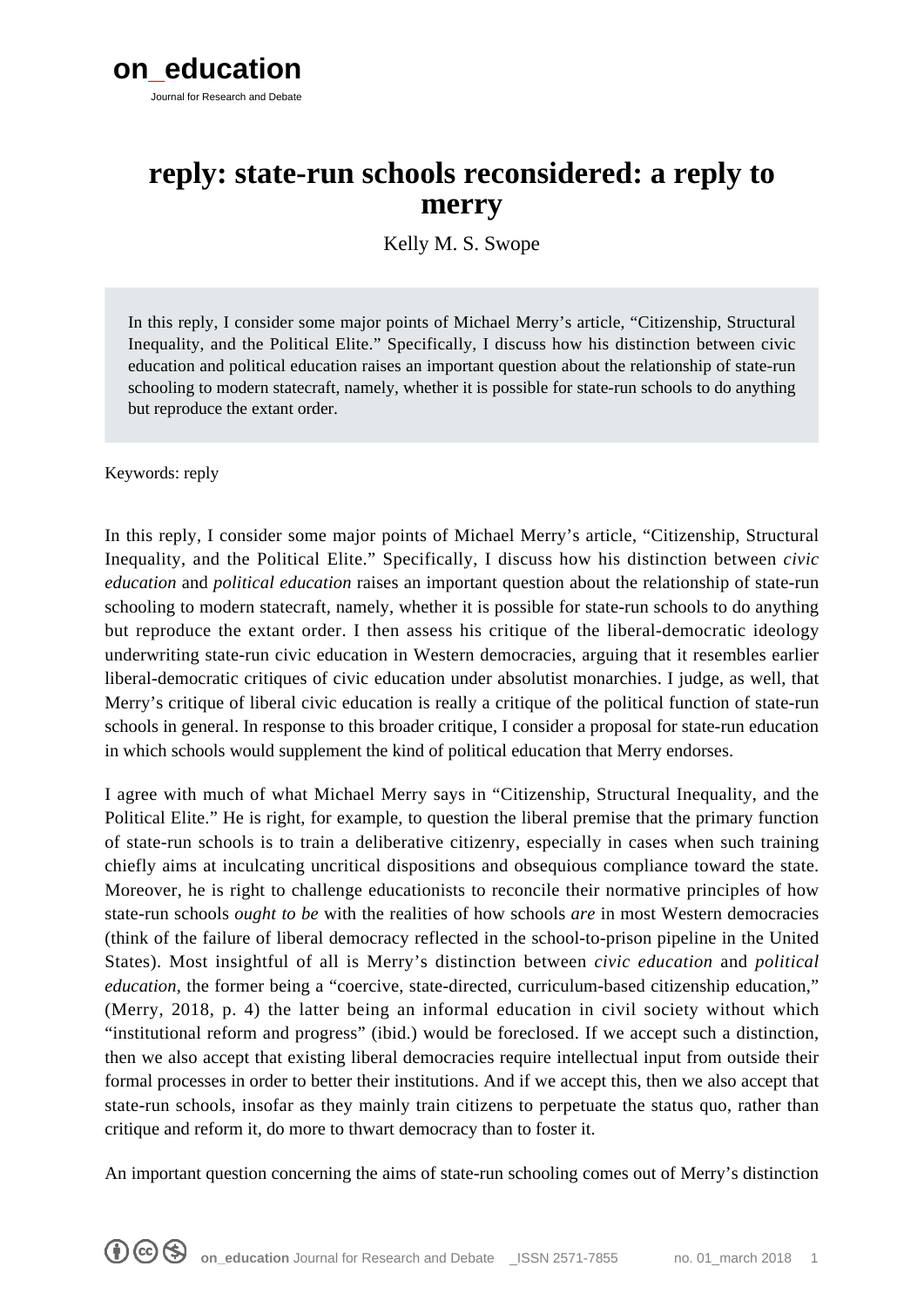between civic and political education. The question is: is it possible for state-run education to do anything but perpetuate the state's dominant ideology at the expense of the dominated? In existing nation-states, according to Merry, such ideology manifests in the nationalistic or xenophobic messaging that governments often insert into civics and history lessons. Students are encouraged to put their hands over their hearts at the sight of the national flag; students are taught to view their own nation, or the dominant social group within their nation, as a protagonist of world history. State-run schools additionally coach students to comply with the behavioral norms of respectable citizenship, even when such norms are not universally inclusive. Merry is skeptical that nationstates can loosen their ideological grip on education enough to let their citizens develop into critical thinkers regardless of their compliance with these kinds of norms. Indeed, students' deviance from such norms is often a cause for formal and informal censure from school authorities and even law enforcement – disproportionately so if the students are immigrant, poor, a religious or racial minority, etc.

Merry lays much of the blame for this situation at the feet of "power elites" and the liberal theorists who do their ideological bidding. He writes that we should not expect that citizenship education, as devised by these power political elites or academic theorists,

"will permit challenges to the institutional status quo. Schools are not designed for this purpose, but rather to inculcate dispositions in pupils to 'abide by the law' and to 'support fundamental political arrangements.' And this is precisely what liberal citizenship theories exhort us to do, which renders them wittingly complicit with the political status quo  $(...)$ " (Merry, 2018, p. 4)

In other words, liberal citizenship education, by failing to acknowledge the true purpose of staterun schooling, is wittingly complicit in the state's project of producing a conformist status quo that punishes non-conformism. What I find curious about Merry's critique of liberal-democratic educationists is that it resembles almost exactly the critiques by an earlier generation of liberaldemocratic educationists against the state-run schools of absolutist monarchies. Consider the case of John Dewey. In *German Philosophy and Politics*, Dewey explains how the absolutist monarchy in Prussia, following Napoleon's exploits there, built the first modern, state-run public education system in service of the moral and spiritual regeneration of its people. It was the belief of many Prussian educational reformers that national unity in the wake of military defeat depended upon state-run schools, and it was in these schools that many Prussians received formal education for the first time. Dewey criticizes the long-term effect of this permanent public institution, which over the course of the nineteenth century authorized the state not only to provide the means of education but also its ends, as if human beings had nothing to gain from formal education except the habit of patriotism. With the establishment of this system, the Enlightenment cosmopolitan ideal of training individuals to be intellectually self-standing citizens of the world became subordinate to the political wills of kings (Dewey, 1915, pp. 72-73).

On the other hand, Dewey recognizes the irreversible growth of modern nation-states out of the old monarchies and thus the contingent necessity of working through them to spread education more widely (Dewey takes it as self-evident that increasing ordinary people's level of education is a political good). He gives Germany credit for being the first nation-state in the modern world to succeed in its construction of a public, universal, compulsory system of education extending from primary school to the university, and for submitting to jealous state regulation and supervision all private educational enterprises. Dewey affirms these achievements as advancements of the democratic ideal of educating all humanity. That said, Germany's use of public education as an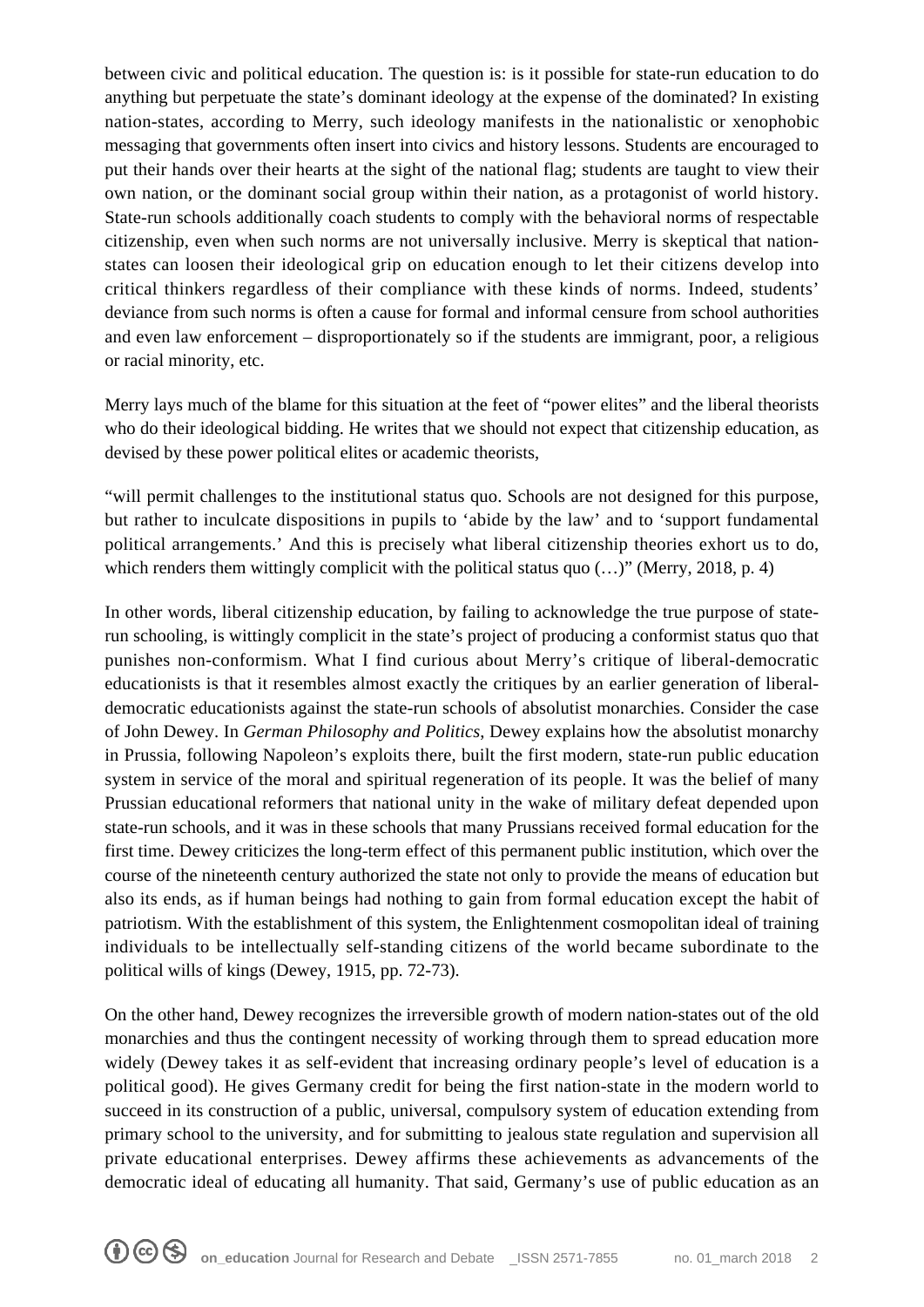instrument of nationalism arrested these advancements in the course of their natural development, and with enormous historical consequences. Reflecting on this problem, Dewey writes, in *Democracy and Education*:

"This contradiction (…) between the wider sphere of associated and mutually helpful social life and the narrower sphere of exclusive and potentially hostile pursuits and purposes, exacts of educational theory a clearer conception of the meaning of "social" as a function and test of education than has yet been attained. Is it possible for an educational system to be conducted by a national state and yet the full social ends of the educative process not be restricted, constrained, and corrupted?" (Dewey, 2008, pp. 88-89)

For Dewey, writing in 1915, this is the central question that the democratic thinkers of his century ought to be asking themselves. Note how his primary concern is not for the ends of the national governments furnishing the educational institutions – it is a contingent necessity that they must oversee education – but for the "full social ends" of the educative process. By full social ends, Dewey means the cosmopolitan ends outlined by educationists such as Kant during the late Enlightenment, i.e., the education of individuals to think without the coercion of external authorities, and to see themselves as members of a free and intellectual species.

Thus, Dewey's liberal-democratic analysis of the dilemma of state-run education originates in his critique of an absolutist state's manipulation of public schooling for nationalistic ends. As far as I can see, there is no principled difference between his critique of absolutist education from a liberaldemocratic perspective and Merry's critique of liberal-democratic education from a radicaldemocratic perspective. What is present in Dewey's critique that is absent from Merry's, however, is an historical accounting of the partly emancipatory effect that state-run schools had on their initial beneficiaries. The state-run school established a new point of political contact between subjects and their state. Although this did not always lead to full political enfranchisement or even a free intellectual situation, it did increase literacy dramatically and contributed to the development of political consciousness among citizens who under feudal regimes did not have this kind of sustained educative contact with the state. On Merry's account, by contrast, state-run schools in the twenty-first century appear to have achieved these fundamental goals and so have exhausted their limited democratic possibilities, now serving the state more or less as disciplinary institutions and enforcers of nationalist ideology. This is significant because it means that state-run schools are no longer contributing to democratization as they ideologically and physically coerce their citizens. Indeed, even as they increase their *civic-educational* power in many Western countries, teaching people how their governmental systems and dominant cultures operate, they seem to have lost their wider *political-educational* function, thwarting the development of democratic movements instead of fostering it. In Merry's words: "Schools are not designed for this purpose, but rather to inculcate dispositions in pupils to 'abide by the law' and to 'support fundamental political arrangements' (Merry, 2018, p. 4)."

My question for Merry is whether this is the way the situation must always be in state-run schools, as his above comment suggests, or whether it is still a live dilemma – live because, as Dewey observes, it is *the* educational dilemma of liberal-democratic regimes that take the nation-state form.

Allow me to consider one more historical case that touches on this question: that of W.E.B. Du Bois. Du Bois was an American educationist who thought that state-run schools in liberal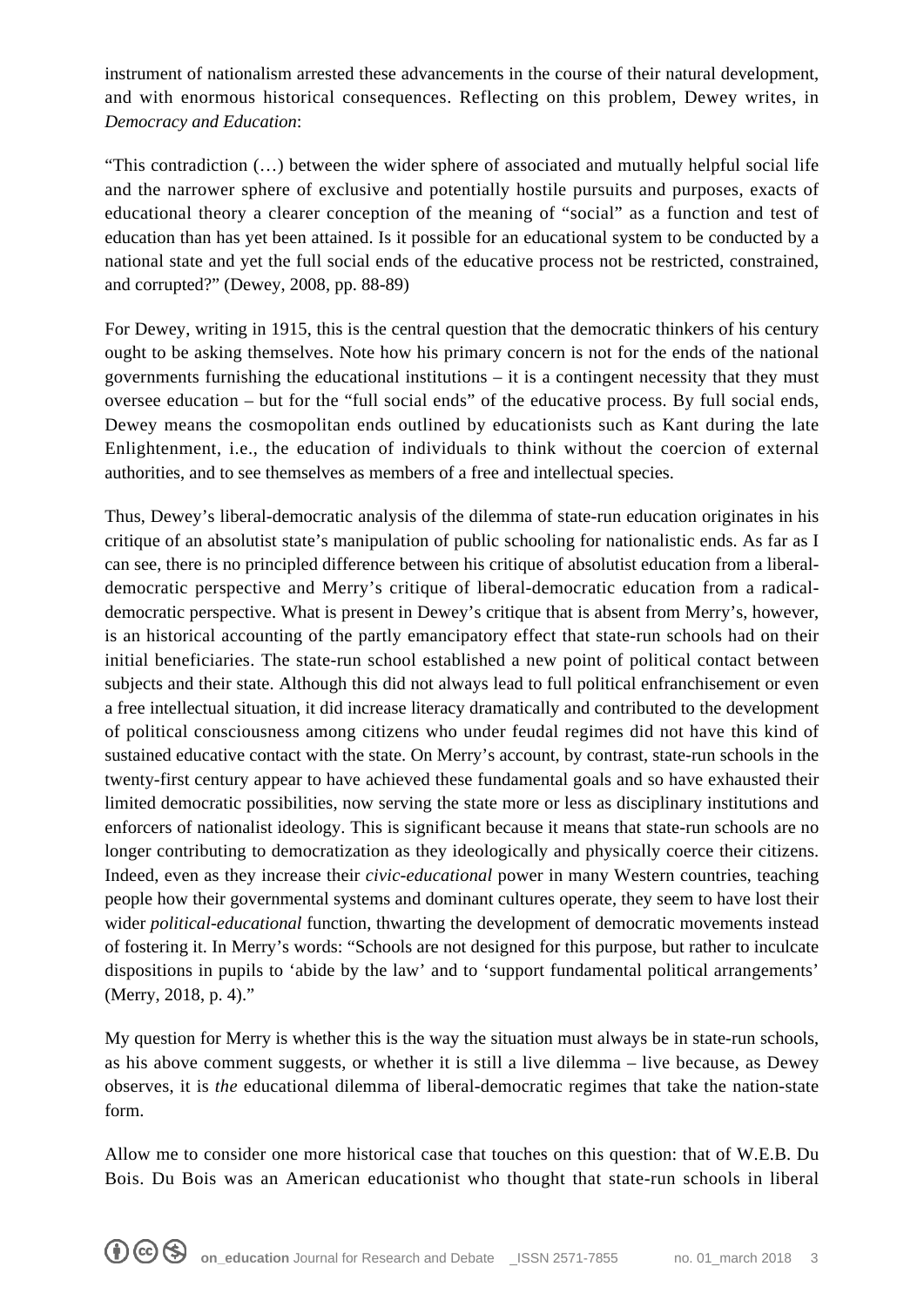democracies, despite the many harms they propagated, might yet provide a supplement to organic democratic movements happening both inside and outside the nation-state's formal institutions. In his *Darkwater* essays, Du Bois argues that democracy requires for its proper functioning the universal epistemic inclusion of all its subjects in the affairs of state and economy. For him, this means that all political subjects in a state must be allowed to contribute what they know to "the ruling of men." One implication of his claim is that there is no such thing as getting the people ready for democracy, only doing democracy itself, *in medias res*. Du Bois' critical target is the power-elitist camp that thinks that a lack of the right kind of political education disqualifies ordinary people from handling the levers of political power. Dismissing their elitism, Du Bois says that "education is not a prerequisite to political control [but] political control is the cause of popular education" (Du Bois, 2016, p. 81). A body politic learns to swim by diving in the water. Merely studying the principles of government in a formal setting, especially if that setting is dominated by an exclusivist, elitist class, is not going to teach people how to rule themselves.

Still, although Du Bois claims that political education comes from political control and not the other way around, he does suggest that formal education can be a permanent institutional supplement to democratic movements. Much of Du Bois' *Black Reconstruction* is dedicated to developing this idea. The significance of the Reconstruction program for state-run schooling, on his view, was its reciprocity of political and educational empowerment. After the Civil War, many black freedmen immediately took on formal leadership roles in the Reconstruction government, and many more labored, through the Freedmen's Bureau, for the establishment of a public-school system in the South that could accelerate the political and intellectual uplift that had already begun after Emancipation. Their vision was not only to set up the South's first public school system for the practical ends of basic literacy and vocational training but also to make accessible to all those more complex forms of literacy that enhance their sharing of their political knowledge. According to Du Bois, they saw democracy itself as an educational process of which formal schooling was but one indispensable element (Du Bois, 1935; see the chapter called "Founding the Public School").

I reference Du Bois' analysis of the potential democratic upshot of state-run schools not because it alters our view of the facts about how those schools operate today – the facts are not encouraging – nor because I think it offers some secret formula to reconstructing state-run schooling in a truly democratic image. I bring him up rather to support my claim, contra Merry, that it need not be a cognitively dissonant experience, and may yet be productive, to imagine that state-run schools, despite their flaws, could foster forms of critical reflection and socialization that could supplement democratic political education in the sense Merry endorses. Du Bois argued that such a situation could obtain in nation-states provided that democratization is already underway in a much wider political context, namely, in the major institutions of state and economy. Obviously, state schools will be no exception if the rule is a domineering nationalist ideology and an exclusivist politics. Yet they are the only means we presently have to spread education as broadly as possible to as many people as possible; they retain at least this basic democratic function. Proof of this is that no serious democrat wants to let existing civil society, dominated as it is by profit-maximizing interests, complete its slow coup of public education for the private benefit of a few. If we want to prevent that catastrophic outcome, then we still have a significant political stake in state-run schools.

Merry can agree with my point, I hope, while retaining his critical assessment of the empirics about state-run schools. To my mind, that is not cognitive dissonance but dialectics. There is still some use left for Du Bois' insight from *Black Reconstruction* that formal education can supplement